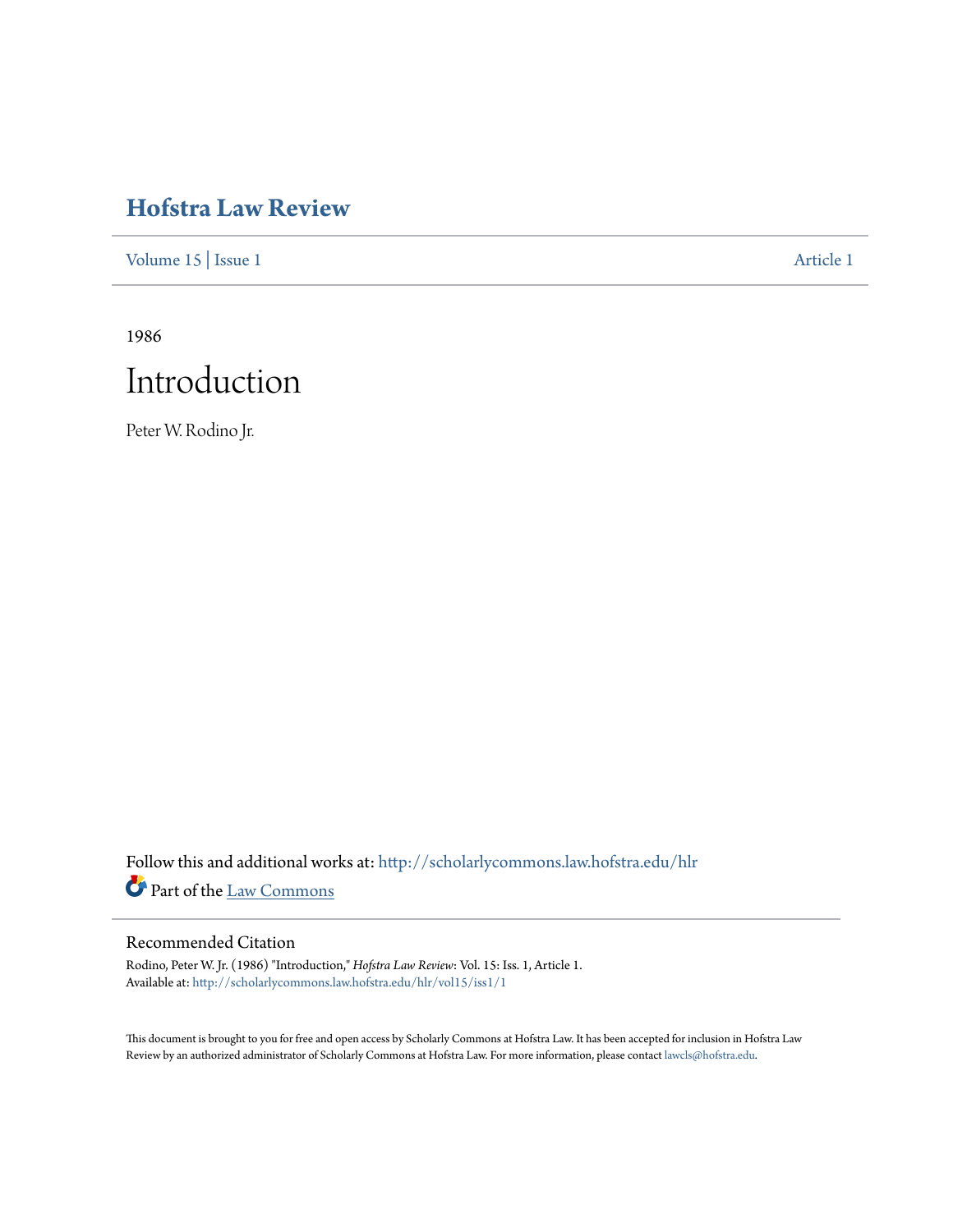# **HOFSTRA IAW REVIEW**

Volume 15, No. **I** Fall 1986

## **A SYMPOSIUM ON THE SANCTUARY MOVEMENT**

### INTRODUCTION

*Peter W. Rodino, Jr.\**

In 1980, Congress declared that "it is the historic policy of the United States to respond to the urgent needs of persons subject to persecution in their homelands . **.. ."'**

The statement above, enacted as part of the law of this land, reflects this country's tradition of humanitarian response to people in need of refuge due to persecution in their homelands. The nature of the response has varied and, indeed, continues to evolve as new situations and circumstances in the world compel humanitarian action.

The United States first initiated programs for the admission of refugees following World War **II.2** For the next thirty years, this country's response to the ever-increasing incidence of displaced per-

**<sup>\*</sup>** Chairman of the Committee on the Judiciary, United States House of Representatives; United States Representative, 10th District, New Jersey.

**<sup>1.</sup>** Refugee Act of **1980,** Pub. L. No. **96-212,** 94 Stat. 102.

*<sup>2.</sup> See* Anaya, *Sanctuary: Because There Are Still Many Who Wait for Death, 15* HoF-STRA L. **REV. 101, 101 (1986)** (discussing refugee bill in Congress regarding children from Nazi Germany).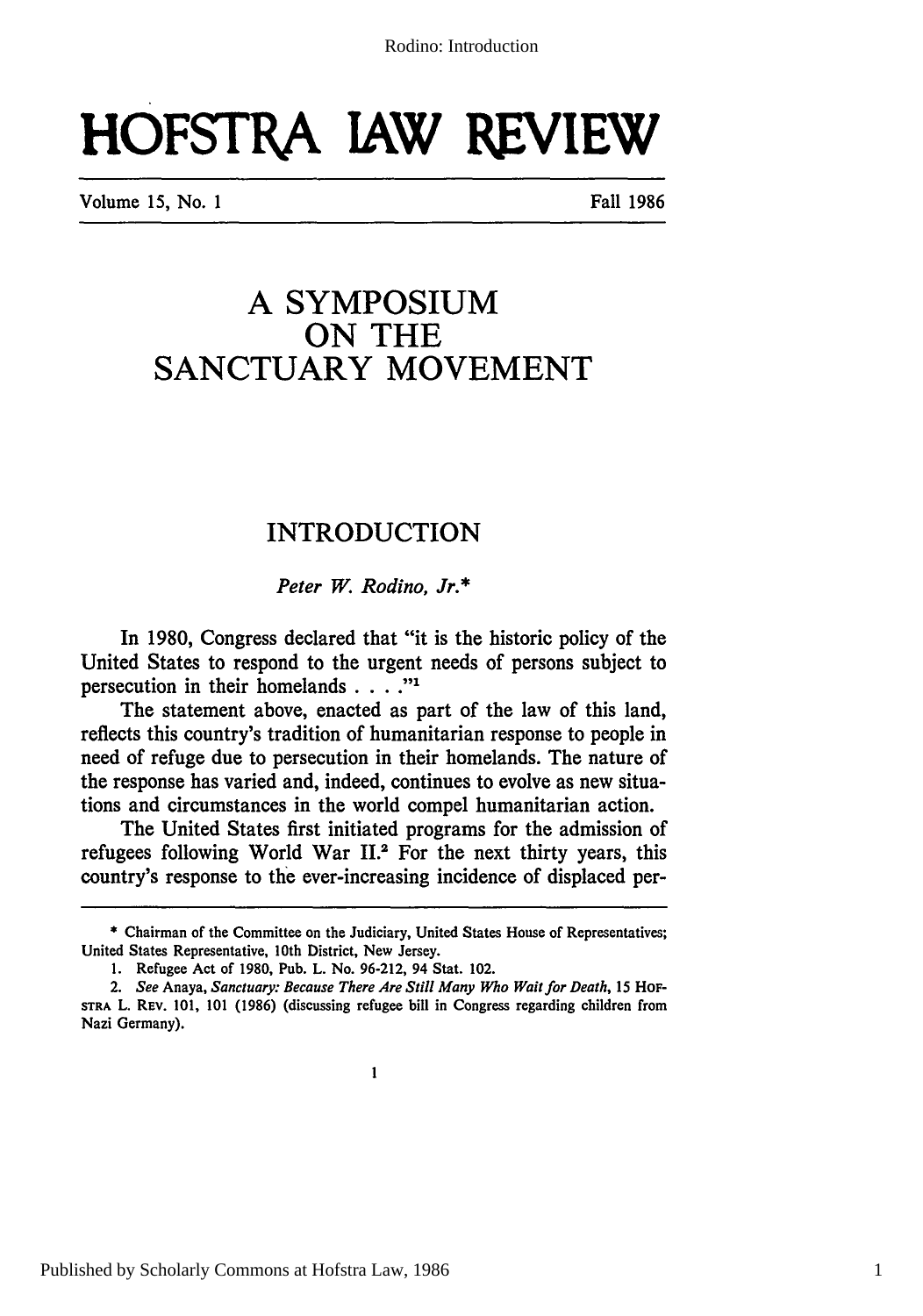sons consisted of ad hoc, piecemeal legislative initiatives enacted for the relief of individuals from specific countries for a designated period of time, or of the Attorney General's use of the discretionary parole power granted to him by Congress. Neither mechanism proved satisfactory in carrying out our refugee admission program in a consistent, uniform, and humane manner. Therefore, in 1980, Congress responded by enacting the Refugee Act of 1980.

The Refugee Act of **1980** for the first time codified refugee admissions policy. It eliminated the ideological and geographical focus of United States refugee policy, conformed that policy to United States obligations under international treaties, and established an orderly procedure for the annual admission and domestic resettlement of individuals who meet the definition of a refugee and are of special humanitarian concern to the United States.

In addition to establishing a procedure for the admission of refugees from abroad, the Refugee Act of 1980 provided a statutory right for individuals already present in the United States who fear persecution upon return to their homeland to apply for asylum in this country.

In situations where permanent refuge or asylum is not warranted, the United States government has responded by granting extended voluntary departure (EVD)<sup>3</sup> to individuals who, while not meeting the definition of a refugee, nevertheless would face hardship upon return to their homeland so that humanitarian principles compel temporary refuge.

Although the various humanitarian responses outlined above appear to provide a full range of options to this country in refugee crisis situations, in actual practice the response has too often been characterized by foreign policy and ideological dictates. Within months of enactment, the Refugee Act of 1980 was put to the test by the Cuban Boatlift and the Haitian influx. At the same time, civil unrest in Central America escalated, forcing tens of thousands to flee north.

The Immigration Service quickly became overwhelmed, and asylum backlogs grew at alarming rates. Despite litigation, the Immigration Service applied a restrictive standard of proof to asylum applications in general and almost categorically denied applications from Central Americans other than Nicaraguans for foreign policy

**<sup>3.</sup>** For a discussion **of** extended voluntary departure, see Schmidt, *Refuge in the United States: The* Sanctuary Movement Should Use the Legal System, 15 **HOESTRA** L. **REv.** 79, 87 (1986).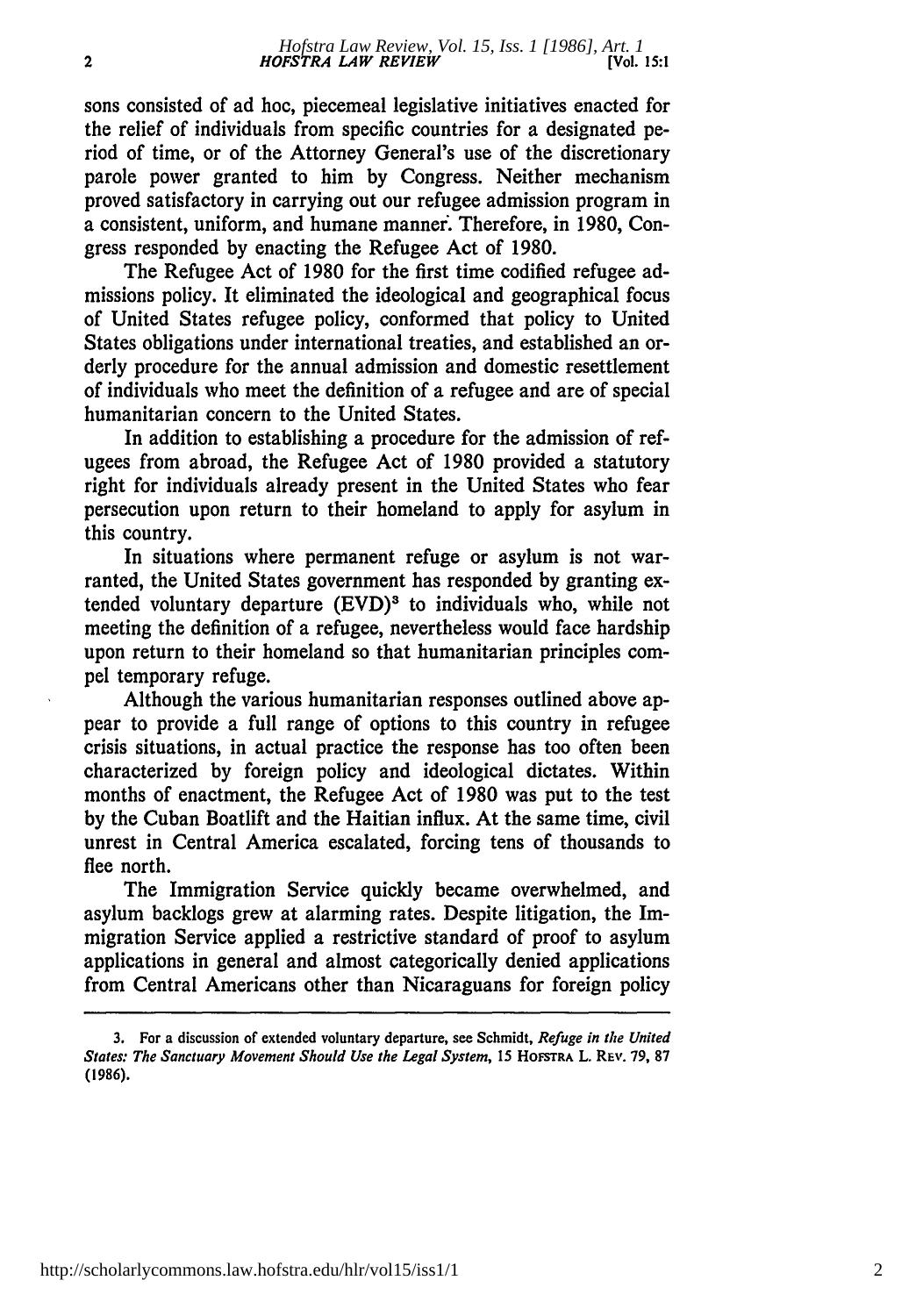considerations.4 At the same time, public pressure was mounting to provide some type of humanitarian relief to individuals from Central America, with many organizations pressing for a grant of **EVD.** The Administration steadfastly refused, citing foreign and immigration policy considerations.

**1986]**

This refusal gave rise to the Sanctuary Movement and to legislative initiatives mandating temporary refuge for nationals of certain Central American countries. Such a legislative initiative passed the House of Representatives in the 99th Congress and is scheduled for processing again during the 100th Congress.

Recent developments may offer partial relief to these problems. On November **6, 1986,** the President signed into law the Rodino-Simpson bill. Title II of this bill provides legalization to individuals who have resided continuously in the United States in an unlawful status since before January 1, 1982.<sup>5</sup> Many persons whose asylum applications were denied may be eligible for legalization under this provision.

In addition, the Supreme Court recently ruled that the standard of proof applied **by** the Immigration Service to asylum applicants was too restrictive and inconsistent with Congressional intent.<sup>6</sup> Therefore, several thousand asylum seekers may be able to re-adjudicate their cases under a less restrictive standard of proof.

In order to remain consistent with its humanitarian principles and traditions, this country must develop a full range of responses to refugee and asylum crises. Inflexible or restrictive responses only give rise to disregard for the law and government policies. This country's refugee and asylum policy must be governed foremost **by** humanitarian principles rather than foreign policy considerations and must be applied even-handedly to all individuals from all nations who demonstrate a well-founded fear of persecution in their homeland.

The following articles on the legal and social bases of the Sanctuary Movement are thought-provoking and will add greatly to the debate and discussion on these important issues.

*<sup>4.</sup> See* Anaya, *supra* note 2, at **103** n.12; Colbert, *The Motion in Limine: Trial Without Jury-A Government Weapon against the Sanctuary Movement, <sup>15</sup>***HOFSTRA** L. **REV. 5,** 34- **35 nn.** 144-54 **(1986).**

**<sup>5.</sup>** Immigration Reform and Control Act of **1986,** Pub. L. No. **99-603,** secs. 201, **301,** §§ **245A, 210, 1986 US. CODE CONG. & ADMIN. NEWS (100 Stat.) (to be codified at 8 U.S.C.** §§ **1255A, 1180).**

**<sup>6.</sup>** *See* Cardoza-Fonseca v. **INS, 767 F.2d 1448** (9th Cir. **1985),** *affd,* **107 S. Ct. 1207 (1987).**